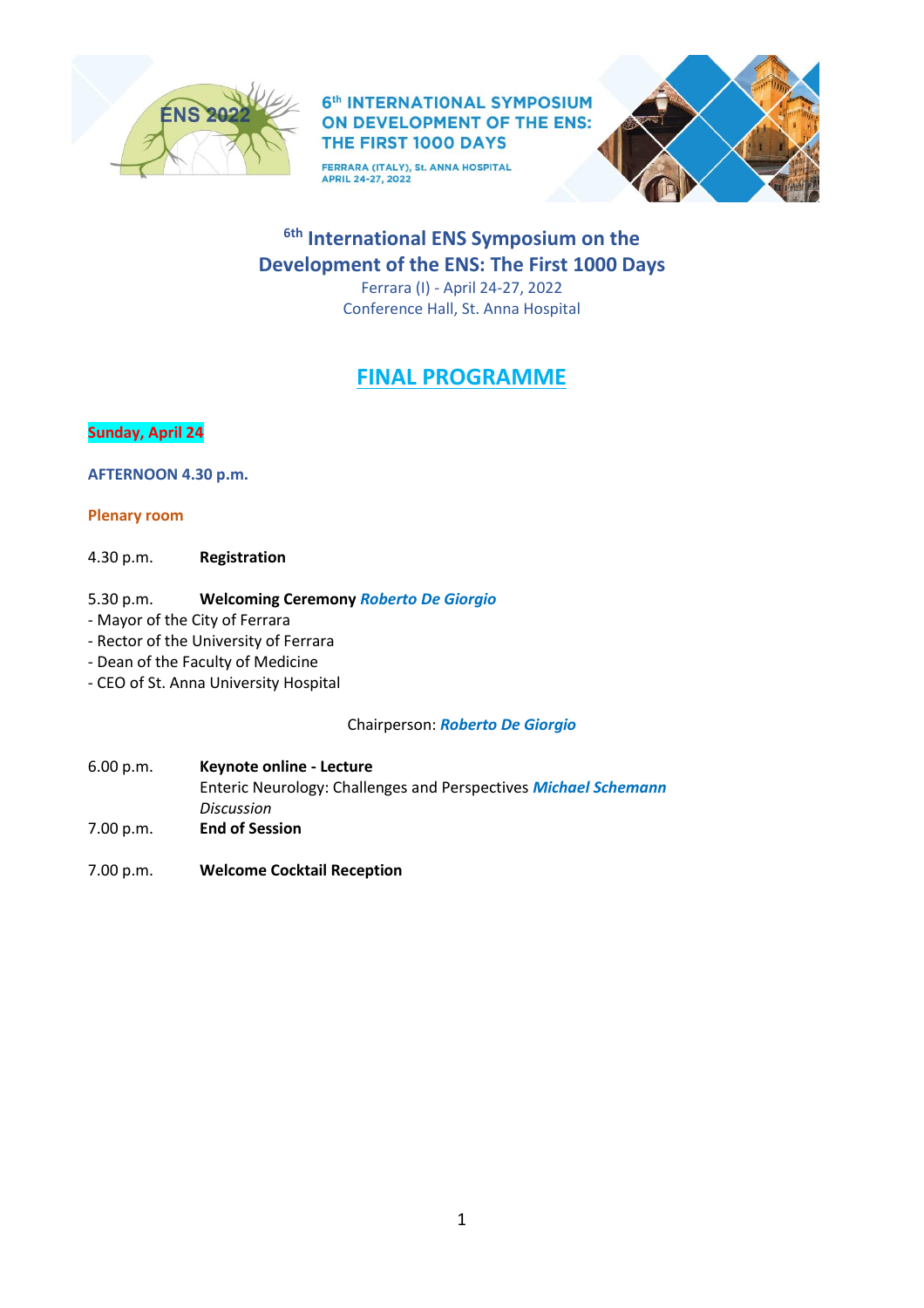

FERRARA (ITALY), St. ANNA HOSPITAL APRIL 24-27, 2022



## **Monday, April 25**

**MORNING - 9.00 a.m.** (Open coffee: 10.00 a.m.-11.30 p.m.)

#### **Plenary room**

### **ENS DEVELOPMENT**

#### Chairpersons: *Nandor Nagy and Alan Burns*

9.00 a.m. New understanding on ENS development *Hideki Enomoto Discussion*

# **ORAL COMMUNICATIONS**

- 9.20 a.m. EFFECTS OF SOX10 ON MURINE ENTERIC NERVOUS SYSTEM LINEAGE ALLOCATION *Avila Justin, Benthal Joseph, Southard-Smith Michelle*
- 9.30 a.m. JOINT SINGLE-NUCLEUS ATAC AND RNA SEQUENCING REVEAL CHROMATIN CLOSING AT DISTAL REGULATORY ELEMENTS DURING GLIAL-TO-NEURON DIFFERENTIATION *Guyer Richard, Bhave Sukhada, Stavely Rhian, Hotta Ryo, Goldstein Allan*
- 9.40 a.m. Epigenetic and environmental factors of neuronal lineage maintenance and survival *Robert Heuckeroth Discussion*

#### **ORAL COMMUNICATIONS**

- 10.00 a.m. SMOOTH MUSCLE DEPENDENT ENTERIC NERVOUS SYSTEM MORPHOGENESIS IN THE FETUS *Chevalier Nicolas, Amedzrovi Agbesi Richard J*
- 10.10 a.m. UNDERSTANDING THE DEVELOPMENT AND REGIONALISATION OF THE COLONIC ENTERIC NERVOUS SYSTEM. *Rahim Maryam, Lasrado Reena, Laddach Anna, Progatzky Franze, Kuehn Reimer, Pachnis Vassilis*

#### **MOLECULAR PROFILING OF THE ENS**

Chairpersons: *Nikhil Thapar and Vassilis Pachnis*

- 10.20 a.m. Neuronal lineages in the ENS *Michelle Southard-Smith Discussion*
- 10.40 a.m. Transcriptional profiling the ENS *Ulrika Marklund* Discussion

- 11.00 a.m. NEUROGENESIS AND NEURONAL DIVERSITY IN THE ADULT ZEBRAFISH ENTERIC NERVOUS SYSTEM REVEALED USING RNA-SEQUENCING *Heanue Tiffany, Fourli Elina, Shapiro Michael, Boeing Stefan, McCallum Sarah, Obata Yuuki, Pachnis Vassilis*
- 11.10 a.m. RECONSTRUCTING ENTERIC NERVOUS SYSTEM LINEAGES AT SINGLE-CELL RESOLUTION *Laddach Anna,* Chng Song Hui, Shapiro Michael, Progatzky Fränze, Kleinjung Jens, Pachnis Vassilis, Lasrado Reena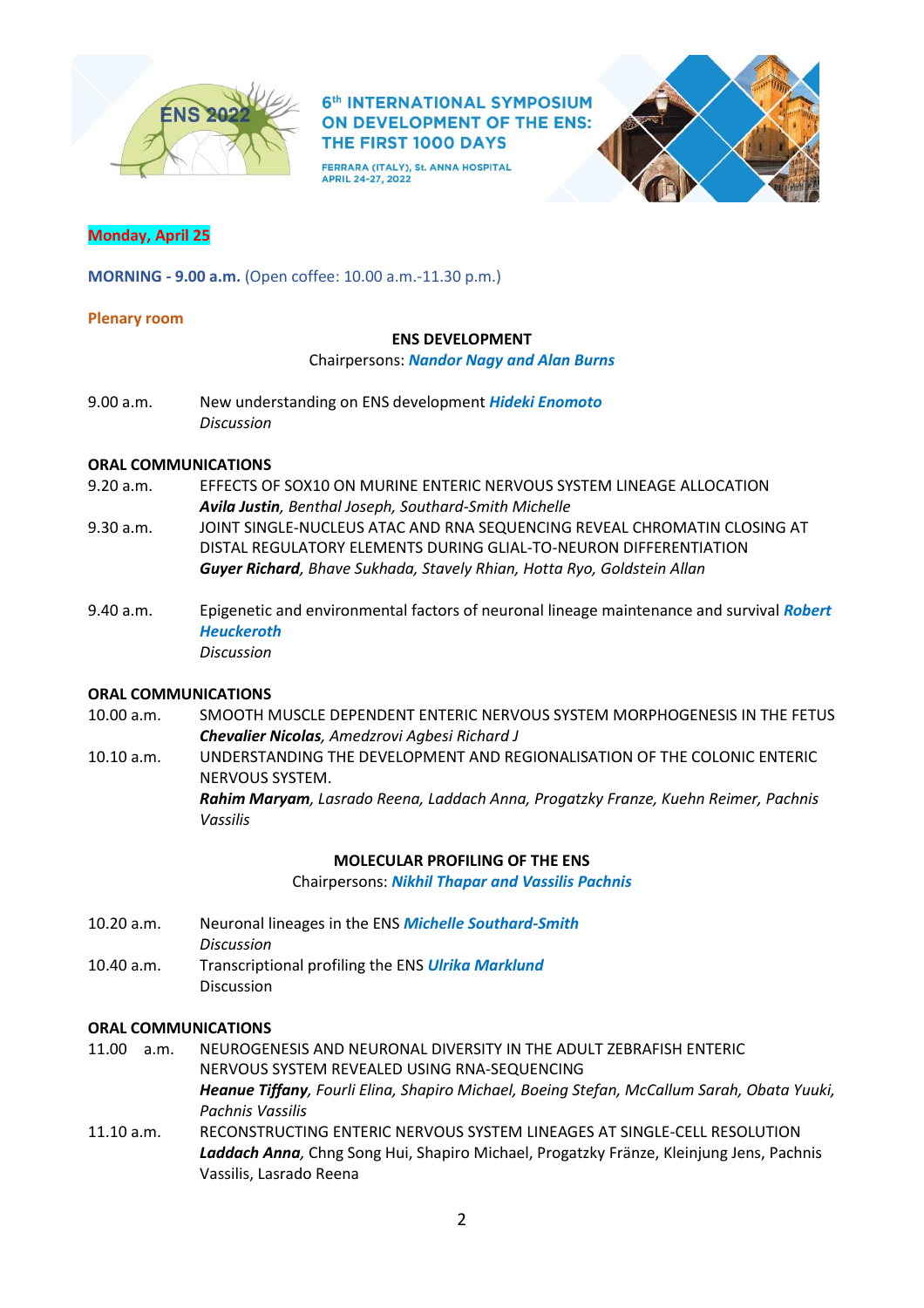

FERRARA (ITALY), St. ANNA HOSPITAL APRIL 24-27, 2022



11.20 a.m. Neurobiopathology in zebrafish *Julia Ganz Discussion*

# **ORAL COMMUNICATIONS**

- 11.40 a.m. SHARED FEATURES OF ENTERIC CELL TYPES ACROSS SPACE, TIME AND SPECIES *Morarach Khomgrit, Techameena Prach, Marklund Ulrika*
- 11.50 a.m. SINGLE-CELL RNA SEQUENCING REVEALS MOLECULAR DIVERSITY OF ENTERIC GLIAL CELLS IN THE PEDIATRIC INTESTINE *Windster Jonathan, Kuil Laura, Kakiailatu Noami, Antanaviciute Agne, Sacchetti Andrea, Peulen-Zink Joke, Kan Tsung-Wai, Bindels Eric, De Pater Emma, Yousefi Soheil, Barakat Stefan, Kapur Raj, Meeussen Conny, Sloots Pim, Wijnen Rene, Melotte Veerle, Simmons Alison, Hofstra Robert, Alves Maria*
- 12.00 p.m. *Lunch*

**POSTER SESSION** (during lunch time) – with 'Discussants' (to entice interaction between audience and poster presenters)

Poster tour Discussants: *Pieter Vanden Berghe, Meenakshi Rao, Nandor Nagy, Elly Ngan, Gemma Mazzuoli-Weber*

**AFTERNOON - 2.00 p.m.** (Open coffee: 2.30 p.m.-4.30 p.m.)

### **Plenary room**

### **ENS STRUCTURE AND FUNCTION**

Chairpersons: *Catia Sternini and Meenakshi Rao*

2.00 p.m. Neuron *Nick Spencer Discussion*

# **ORAL COMMUNICATIONS**

- 2.20 p.m. CHARACTERISATION OF SUBMUCOSAL NEURON CLASSES IN THE MOUSE SMALL INTESTINE *Wei Li, Morarach Khomgrit, Mikhailova Anastassia, Marklund Ulrika*
- 2.30 p.m. MECHANOSENSITIVITY OF ENTERIC NEURONES IN THE GUINEA PIG STOMACH *Mayr Sophia,* Schliep Ronja, Mazzuoli-Weber Gemma
- 2.40 p.m. Glia *Brian Gulbransen Discussion*

# **ORAL COMMUNICATIONS**

3.00 p.m. PROBING FUNCTIONAL HETEROGENEITY OF ENTERIC GLIA USING A NEW LIVE-IMAGING PARADIGM TO VISUALIZE CELL BEHAVIORS IN SITU

*Muppirala Anoohya, Anderson Michael, Rao Meenakshi*

3.10 p.m. GENETIC TARGETING OF CALCB-EXPRESSING ENTERIC NEURONS REVEALS REGIONAL HETEROGENEITY AND SEX-DEPENDENT FUNCTIONS IN VIVO *Musser Melissa, Rutlin Michael, Grabowski Kathryn, Louis Adriell, Rao Meenakshi*

# **ENS AND ITS ENVIRONMENT**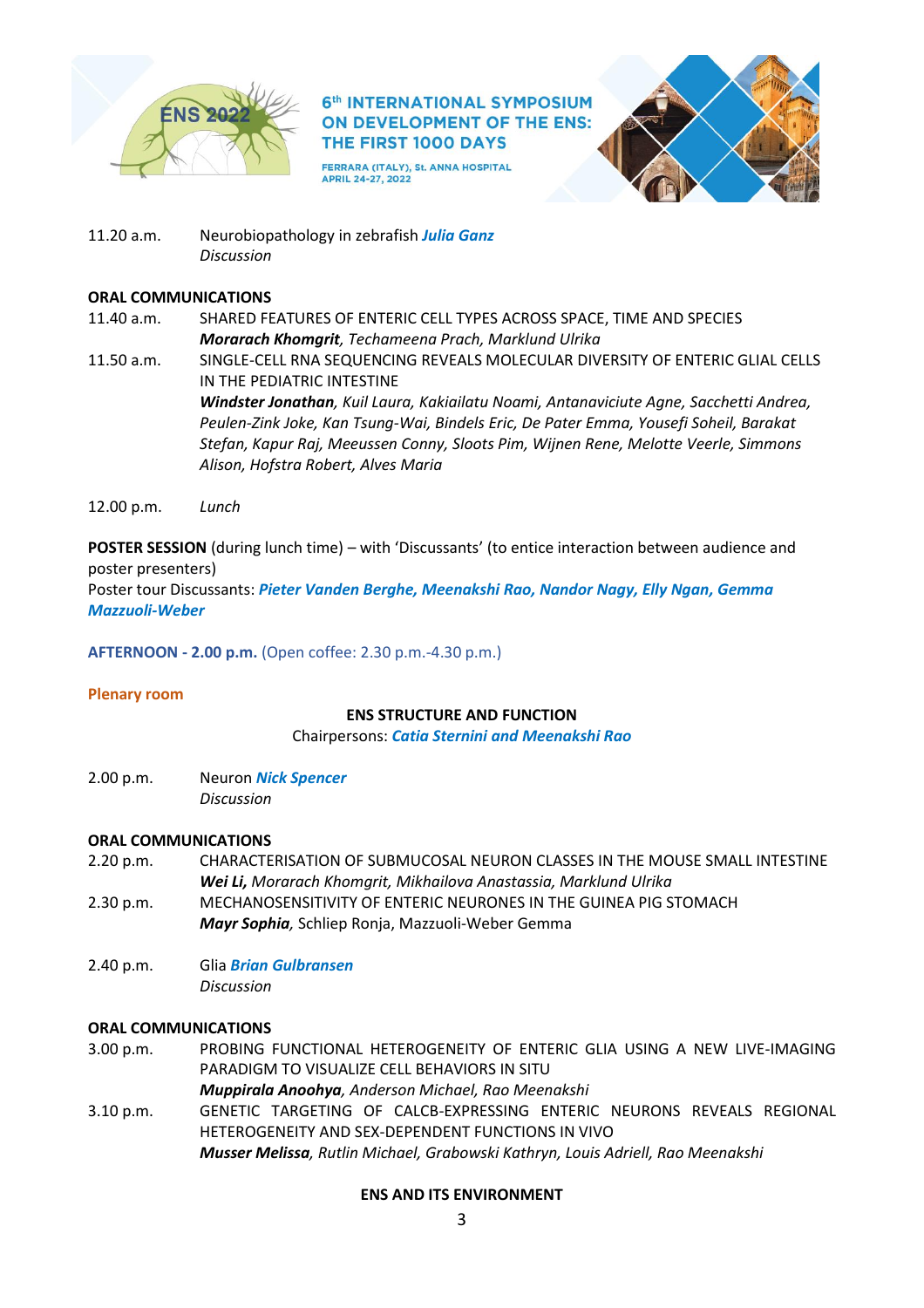

FERRARA (ITALY), St. ANNA HOSPITAL APRIL 24-27, 2022



# Chairpersons: *Iain Shepherd and Jean Pierre Timmermans*

3.20 p.m. Glia and environmental factors *Werend Boesmans Discussion*

# **ORAL COMMUNICATIONS**

- 3.40 p.m. ENTERIC GLIA MODULATE VISCERAL HYPERSENSITIVITY THROUGH THE CONNEXIN-43 DEPENDENT SENSITIZATION OF TRPV1 NOCICEPTORS DURING INFLAMMATION *Morales-Soto Wilmarie, McClain Jonathon, Tykocki Nathan, Gulbransen Brian* 3.50 p.m. ENTERIC CHOLINERGIC NEURONS PARTICIPATE IN INTESTINAL HOMEOSTASIS BY REGULATING EPITHELIAL TUFT CELL LINEAGE SPECIFICATION *Fu Ming, Kuruvilla Korah, Guan Peihong, Cailleux Frederic, Pierre Joseph, Gosain Ankush*
- 4.00 p.m. Neuronal degeneration and regeneration *Subhash Kulkarni Discussion*

## **ORAL COMMUNICATIONS**

- 4.20 p.m. MULTIPLE TYPES OF TISSUE-RESIDENT ENTERIC NEURAL PROGENITORS CAN BE TARGETED BY EXOGENOUS GDNF FOR THE TREATMENT OF HIRSCHSPRUNG DISEASE *Gary Alassane, Soret Rodolph, Lassoued Nejia, Lefèvre Marie, Pilon Nicolas* 4.30 p.m. ENTERIC NEURAL PLASTICITY DURING THE 24-HOUR CIRCADIAN CYCLE
- *Leembruggen Anita, Nash Amelia*, *Stamp Lincon*, *Bornstein Joel*, *Hao Marlene*
- 4.40 p.m. Extracellular matrix *Ankush Gosain Discussion*

### **ORAL COMMUNICATIONS**

5.00 p.m. ENTERIC NEURONS EXHIBIT A REMARKABLE ABILITY TO REFORM NETWORKS AND REINNERVATE THE POSTNATAL INTESTINE *Stavely Rhian, Rahman Ahmed, Bousquet Nicole, Pan Weikang, Guyer Richard A, Omer Meredith, Goldstein Allan M, Hotta Ryo* 5.10 p.m. LOSS OF NDRG4 INDUCES INTESTINAL DYSMOTILITY AND CHANGES IN INTESTINAL CELL COMPOSITION IN ZEBRAFISH

*Vaes Nathalie, Kuil Laura, Kakiailatu Naomi, Bindels Eric M.J, Peulen-Zink Joke, Cheng William W, De Graaf Bianca M, Hofstra Robert M.W, Boesmans Werend, Alves Maria M, Melotte Veerle*

5.20 p.m. **End of Session**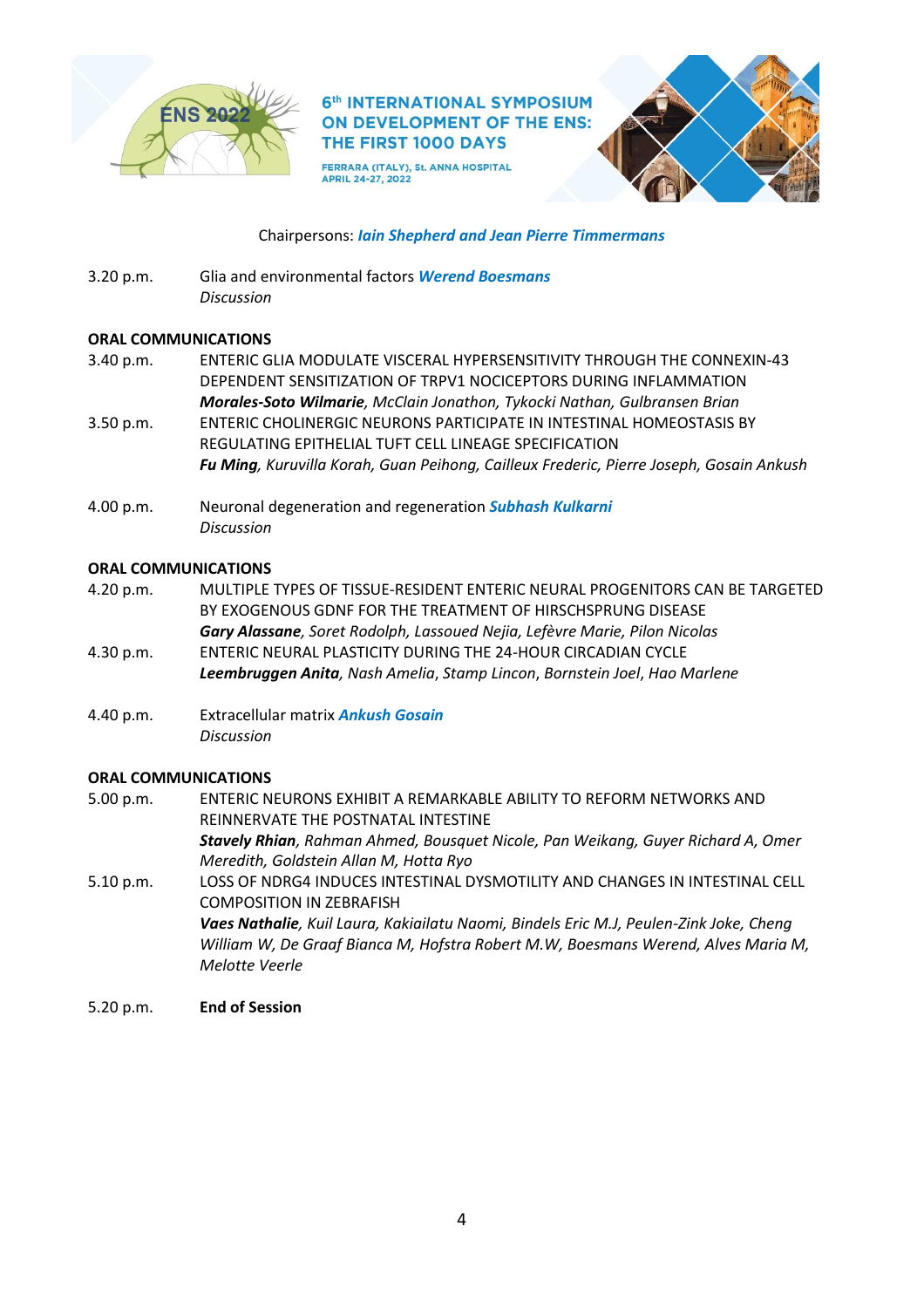

FERRARA (ITALY), St. ANNA HOSPITAL APRIL 24-27, 2022



# **Tuesday, April 26**

**MORNING - 9.00 a.m.**

#### **Plenary room**

## **CLINICAL CONSEQUENCES OF NEUROGASTROINTESTINAL DISEASE** Chairpersons: *Elena Bonora and Giovanni Barbara*

9.00 a.m. Hirschsprung disease *Allan Goldstein Discussion*

#### **ORAL COMMUNICATIONS**

- 9.20 a.m. BIALLELIC VARIANTS IN LIG3 CAUSE A NOVEL MITOCHONDRIAL NEUROGASTROINTESTINAL ENCEPHALOMYOPATHY *Bianco Francesca, Bergamini Christian, Lattanzio Giulia, Mazzoni Maurizio, Duijkers, Floor A. M, Taniguchi-Ikeda Mariko, Clavenzani Paolo, De Giorgio Roberto, Bonora Elena* 9.30 a.m. RET SIGNALING IN ENTEROENDOCRINE CELLS REGULATES GUT MOTILITY IN A SEX-DEPENDENT MANNER *Shepherd Amy, Feinstein Laurence, Sabel Svetlana, Rastelli Daniella, Mezhibovsky Esther, Matthews Lynley, Robinson Ariel, Gershon Michael D, Rao Meenakshi*
- 9.40 a.m. Novel understanding in the ganglionated Hirschsprung gut *Marthe Howard*

### **ORAL COMMUNICATIONS**

- 10.00 a.m. PARKINSON MICE SHOW FUNCTIONAL AND MOLECULAR CHANGES IN THE GUT LONG BEFORE MOTORIC DISEASE ONSET *Gries Manuela, Christmann Anne, Schulte Steven, Weyland Maximilian, Rommel Stephanie, Martin Monika, Baller Marko, Röth Ralph, Schmitteckert Stefanie, Unger Marcus, Liu Yang, Sommer Frederik, Mühlhaus Timo, Schroda Michael, Timmermans Jean-Pierre, Pintelon Isabel, Rappold Gudrun, Britschgi Markus, Lashuel Hilal, Menger Michael, Laschke Matthias, Niesler Beate, Schäfer Karl-Herbert* 10.10 a.m. A SINGLE RET MISSENSE MUTATION IN HIRSCHSPRUNG'S DISEASE CAUSES INTESTINAL
- AGANGLIONOSIS IN MICE THROUGH A DOMINANT NEGATIVE MECHANISM *Sunardi Mukhamad, Enomoto Hideki*
- 10.20 a.m. Syndromic Hirschsprung disease phenotypes: new genetic insights *Jeanne Amiel Discussion*

- 10.40 p.m. IMPACT OF DISC1 PERTURBATION ON GASTROINTESTINAL FUNCTION *Tasnády Kinga Réka,* Spaas Jan, Bon-Frauches Ana Carina, Vaes Nathalie, Sawa Akira, Brône Bert, Melotte Veerle, Boesmans Werend
- 10.50 p.m. OPTOGENETIC STIMULATION OF CHOLINERGIC NEURONS: ROLE IN INFLAMMATORY BOWEL DISEASE *Rahman Ahmed, Stavely Rhian, Pan Weikang, Omer Meredith, Picard Nicole, Hotta Ryo, Goldstein Allan*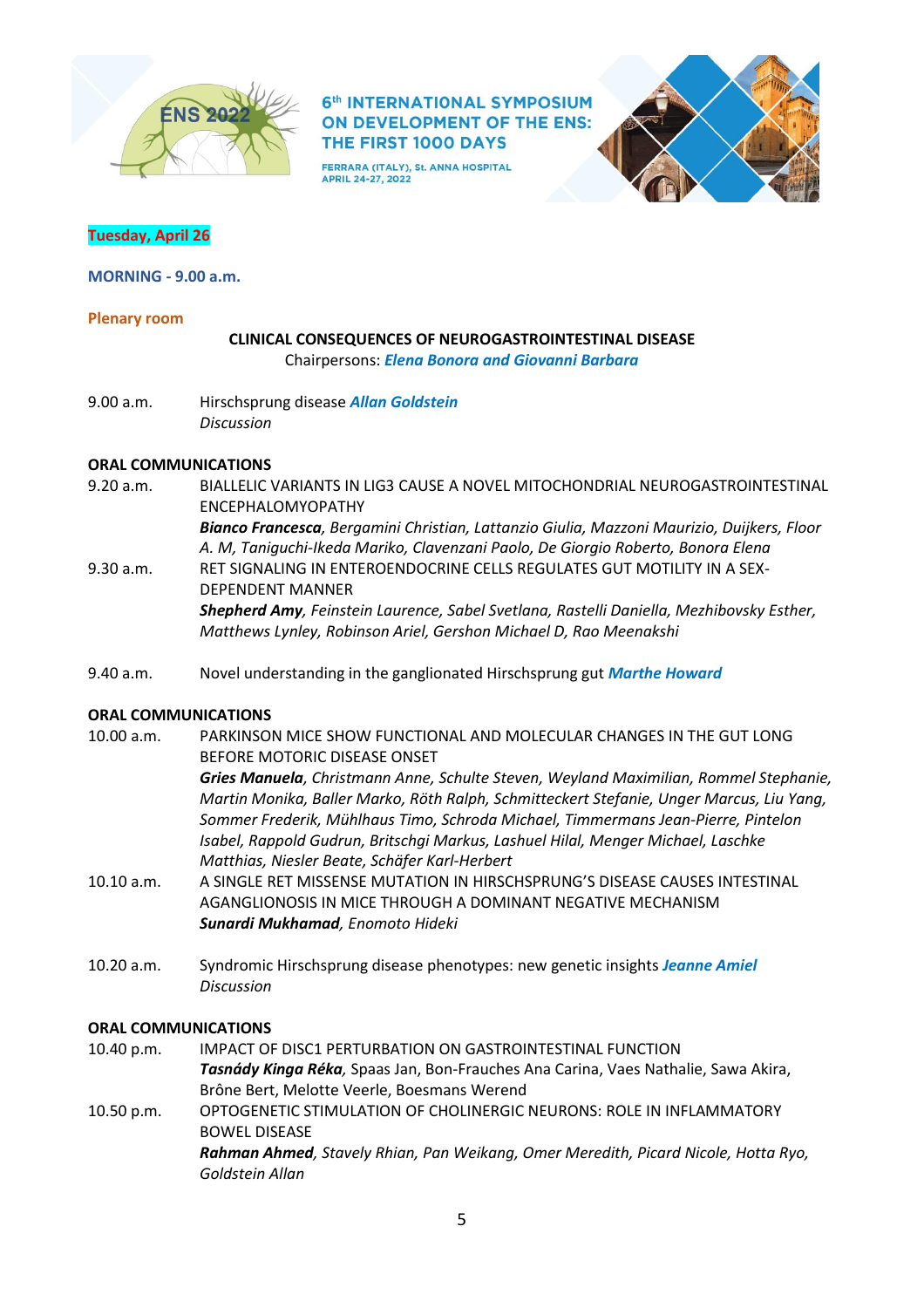

FERRARA (ITALY), St. ANNA HOSPITAL APRIL 24-27, 2022



- 11.00 a.m. Message from families of patients with Hirschsprung Disease **Eric Schnadig**, Founder and President of REACH (Research, Education & Awareness for Children with Hirschsprung Disease)
- 11.10 a.m. *Coffee break*

# **Room A - AULA 1**

# **PARALLEL SESSION – 9.00 a.m. – 10.30 a.m.**

**GISN SESSION - Neuroscience Glimps from Italy: the Experience of the "Gruppo Italiano per lo Studio della Neuromorfologia" (GISN)**

# Chairpersons: *Fabrizio Michetti and Alessandra Pacini*

| 9.00 a.m.  | Lecture                                                                                   |
|------------|-------------------------------------------------------------------------------------------|
|            | Setting the clock: microbiota-gut-brain axis throughout the life <i>Claudio Nicoletti</i> |
|            | <b>Discussion</b>                                                                         |
| 9.30 a.m.  | Enteric glia as bridging element between gut inflammation and visceral pain consolidation |
|            | in rats <i>Eleng Lucarini</i>                                                             |
|            | <b>Discussion</b>                                                                         |
| 9.45 a.m.  | Obesity and enteric nervous system modulation: evidence from preclinical animal models    |
|            | <b>Ilenia Martinelli</b>                                                                  |
|            | <b>Discussion</b>                                                                         |
| 10.00 a.m. | Lecture                                                                                   |
|            | Impact of microbiota on S100beta in neurological disorders Vincenzo Romano Spica          |
|            | <b>Discussion</b>                                                                         |
|            |                                                                                           |

10.30 a.m. End of Parallel Session

# **Plenary room**

# **STEM CELL TRANSPLANTATION IN ENTERIC NEUROPATHIES**

Chairpersons: *Marlene Hao and Karl-Herbert Schäfer*

11.30 a.m. Enteric neuronal stem cells *Ryo Hotta Discussion*

# **ORAL COMMUNICATIONS**

- 11.50 a.m. NEW INSIGHTS INTO GDNF-BASED TREATMENT OF HIRSCHSPRUNG DISEASE *Pilon Nicolas, Soret Rodolphe, Gary Alassane, Lassoued Nejia, Yero Diaz Alexis, Zambito Oriana, Toufaily Chirine, Jenabian Ali, Sleno Lekha*
- 12.00 a.m. DEVELOPING A NOVEL CELL THERAPY TO TREAT UPPER GI MOTILITY DISORDERS *Stamp Lincon, Gwynne Rachel, Bergner Annette, Bornstein Joel, Myers Richard, Burns Alan, Hao Marlene*
- 12.10 a.m. Enteric organoids *Maxime Mahè Discussion*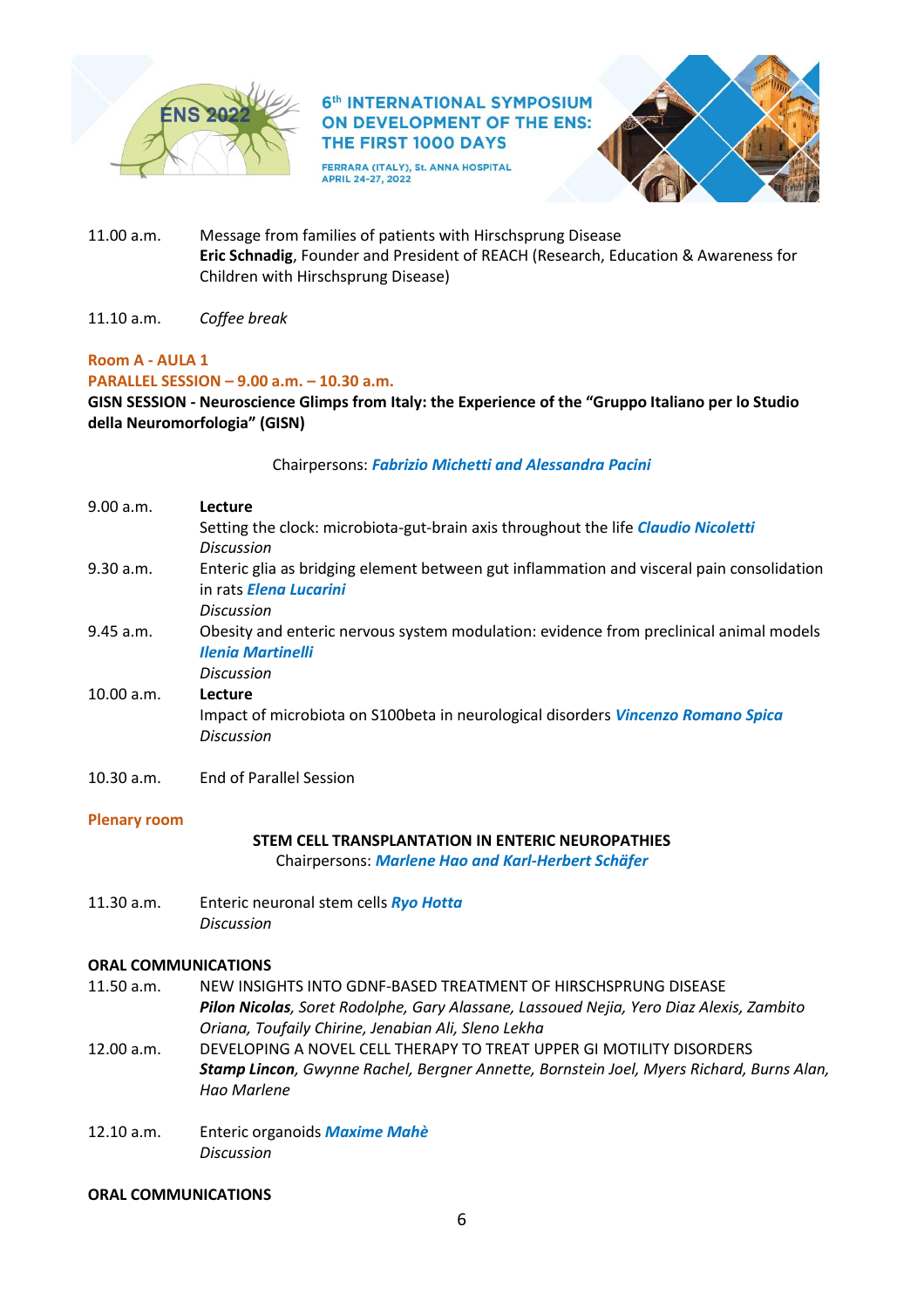

FERRARA (ITALY), St. ANNA HOSPITAL<br>APRIL 24-27, 2022



- 12.30 p.m. SEQUELAE OF RESCUE SURGERY IN THE EDNRB-/- HIRSCHSPRUNG RAT *Furness John B, "Lei Enie, Adams Cameron D, Pustovit Ruslan V, Liew Jamie, HaoMarlene, Stamp Lincoln A, Burns Alan, Wykosky Jill* 12.40 p.m. GENERATION AND CHARACTERIZATION OF IMAGING-FRIENDLY hPSC-DERIVED ENS **CULTURES** *Kang Yi-Ning, Gogolou Antigoni, Moles-Garcia Emma, Fung Candice, W. Andrews Peter, Tsakiridis Anestis, Vanden Berghe Pieter*
- 12.50 p.m. *Lunch*

### **POSTER SESSION** (during lunch time)

Poster tour Discussants: *Jean-Francois Brunet, Elena Bonora, Lincoln Stamp, Kulmira Nurgali*

### **AFTERNOON - 2.15 p.m.**

#### **Plenary room**

Chairpersons: *Giancarlo Panzica and Marcello Costa*

- 2.15 p.m. **Keynote Lecture** Functional anatomy of the human insula and the von Economo neurons *Alessandro Vercelli Discussion*
- 3.15 p.m. **End of Session**
- 3.15 p.m. *Visit Ferrara*
- 8.00 p.m. **SOCIAL DINNER - LIFETIME ACHIEVEMENT AWARDS**: *Don Newgreen* Lifetime Achievement Award - *Robert Hofstra* Memorial Achievement Award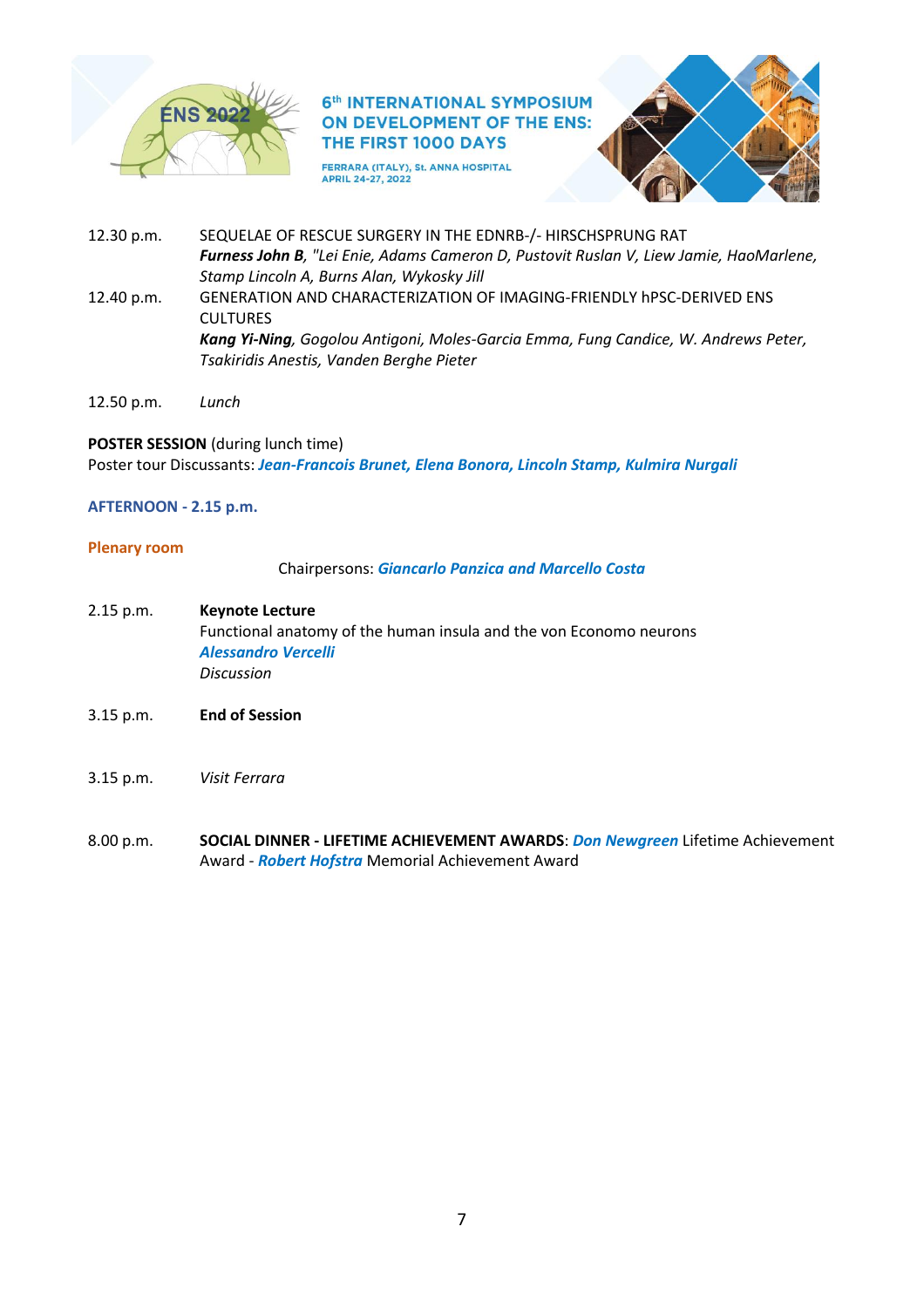

FERRARA (ITALY), St. ANNA HOSPITAL APRIL 24-27, 2022



# **Wednesday, April 27**

**MORNING - 9.00 a.m.** (Open coffee: 10.00 a.m.-11.30 p.m.)

## **Plenary room**

## **ENS CHANGES DUE TO EARLY LIFE EVENTS**

Chairpersons: *Michel Neunlist and Michael Gershon* 

9.00 a.m. Anxiety and Depression *Kara Gross Margolis Discussion*

## **ORAL COMMUNICATIONS**

- 9.20 a.m. EARLY LIFE ADVERSITY ALTERS ENTERIC NERVOUS SYSTEM DEVELOPMENT, GUT MOTILITY, AND VISCERAL SENSITIVITY *Najjar Sarah,* Hung Lin, Del Colle Evan, Israelyan Narek, Huang Zixing, Medina Melissa, Bernard Marguerite, Tonea Ruxandra, Juarez Daniel, Tong Yan, Gershon Michael, Margolis Kara
- 9.30 a.m. A NOVEL PURE PRIMARY CULTURE OF ENTERIC NEURONS TO STUDY THE EFFECTS OF GUT MICROBIOTA-DERIVED COMPOUNDS IN AUTISM SPECTRUM DISORDER *Caillaud Martial, Paillé Vincent, Le Berre-Scoul Catherine, Andriantsitohaina Ramaroson, Loussouarn Gildas, Neunlist Michel, Boudin Hélène*
- 9.40 a.m. Microbiome neuronal interactions *Vassilis Pachnis Discussion*

### **ORAL COMMUNICATIONS**

- 10.00 a.m. ROLE OF MICROBIOTA AND SEMAPHORIN 5A ON ENS CONNECTIVITY IN AUTISM SPECTRUM DISORDERS
	- *Le Dréan Morgane Eileen, Catherine Le Berre-Scoul, Justine Marchix, Jacques Gonzales, Michel Neunlist, Hélène Boudin*
- 10.10 a.m. ENGINEERED LACTOBACILLUS PARACASEI PRODUCING PALMITOYLETHANOLAMIDE (PEA) PREVENTS COLITIS AND REDUCE ENTERIC GLIA-MEDIATED NEUROINFLAMMATION IN MICE *Esposito Giuseppe, Seguella Luisa, Del Re Alessandro, Palenca Irene, Corpetti Chiara, Lu jie, Sanseverino Walter, Sarnelli Giovanni*

## **POSTNATAL MATURATION OF ENS**

Chairpersons: *Pieter Vanden Berghe and Kulmira Nurgali*

10.20 a.m. Brain and enteric connectivity molecules in postnatal development *Helene Boudin Discussion*

- 10.40 a.m. EXAMINING THE EFFECTS OF AN ACUTE HIGH FRUCTOSE DIET ON LUMINAL SIGNALING IN THE MURINE ENTERIC NERVOUS SYSTEM
	- *Fung Candice, Tack Jan, Vanden Berghe Pieter*
- 10.50 a.m. ACCELERATED GENERATION OF ENTERIC NERVOUS SYSTEM PROGENITORS AND NEURONS USING hPSCs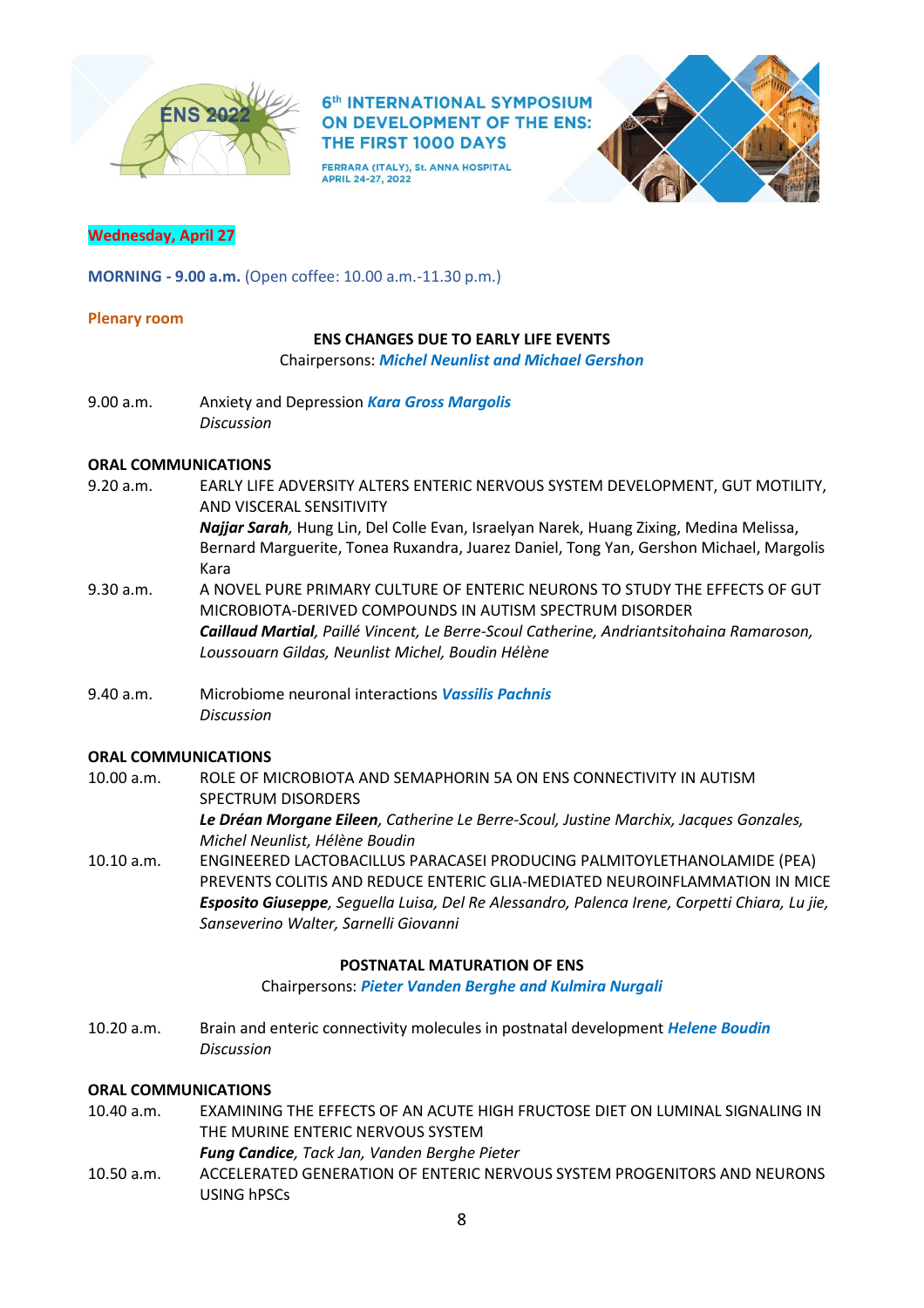

FERRARA (ITALY), St. ANNA HOSPITAL APRIL 24-27, 2022



*Gogolou Antigoni, Kang Yi-Ning, Frith Thomas J.R, Cooper Fay, McCann Conor J, Andrews Peter W, Vanden Berghe Pieter, Tsakiridis Anestis*

- 11.00 a.m. The gut environment as an important factor for ENS (re)-organisation *Conor McCann Discussion*
- 11.20 p.m. *Group Photo*
- 11.50 p.m. *Lunch*

# **POSTER SESSION** (during lunch time)

Poster tour Discussants*: Nadege Bondurand, Hideki Enomoto, Catia Sternini, Toshihiro Uesaka, Paul H.K. Tam*

**AFTERNOON - 2.00 p.m.** (Open coffee: 2.30 p.m.-5.00 p.m.)

### **Plenary room**

|           | <b>Chairpersons: Vincenzo Stanghellini and Marcello Costa</b>                                              |
|-----------|------------------------------------------------------------------------------------------------------------|
| 2.00 p.m. | Where are we and where are we going with ENS Research <b>Simon Brookes</b>                                 |
| 2.40 p.m. | Award for the best abstract(s) Allan Goldstein and Roberto De Giorgio                                      |
| 2.50 p.m. | Closing remarks (and where and when next meeting will be) Roberto De Giorgio and<br><b>Allan Goldstein</b> |
| 3.00 p.m. | <b>End of Symposium</b>                                                                                    |

**Plenary room SATELLITE SESSION – 3.30 p.m. – 5.30 p.m. ENS NOMENCLATURE Group Coordinator:** *Vassilis Pachnis*

*Participants: Julia Ganz, Michelle Southard-Smith, Ulrika Marklund, Marcello Costa, Michael Schemann, Nick Spencer, Allan Goldstein, Catia Sternini, Michel Neunlist, Pieter Vanden Berghe, Werend Boesmans, Brian Gulbransen, Subhash Kulkarni, Nadege Bondurand, Marlene Hao, Hideki Enomoto, Elly Ngan, Gemma Mazzuoli Weber, Karl-Herbert Schäfer, Conor McCann, Helene Boudin, Jean-Pierre Timmermans, Ankush Gosain*